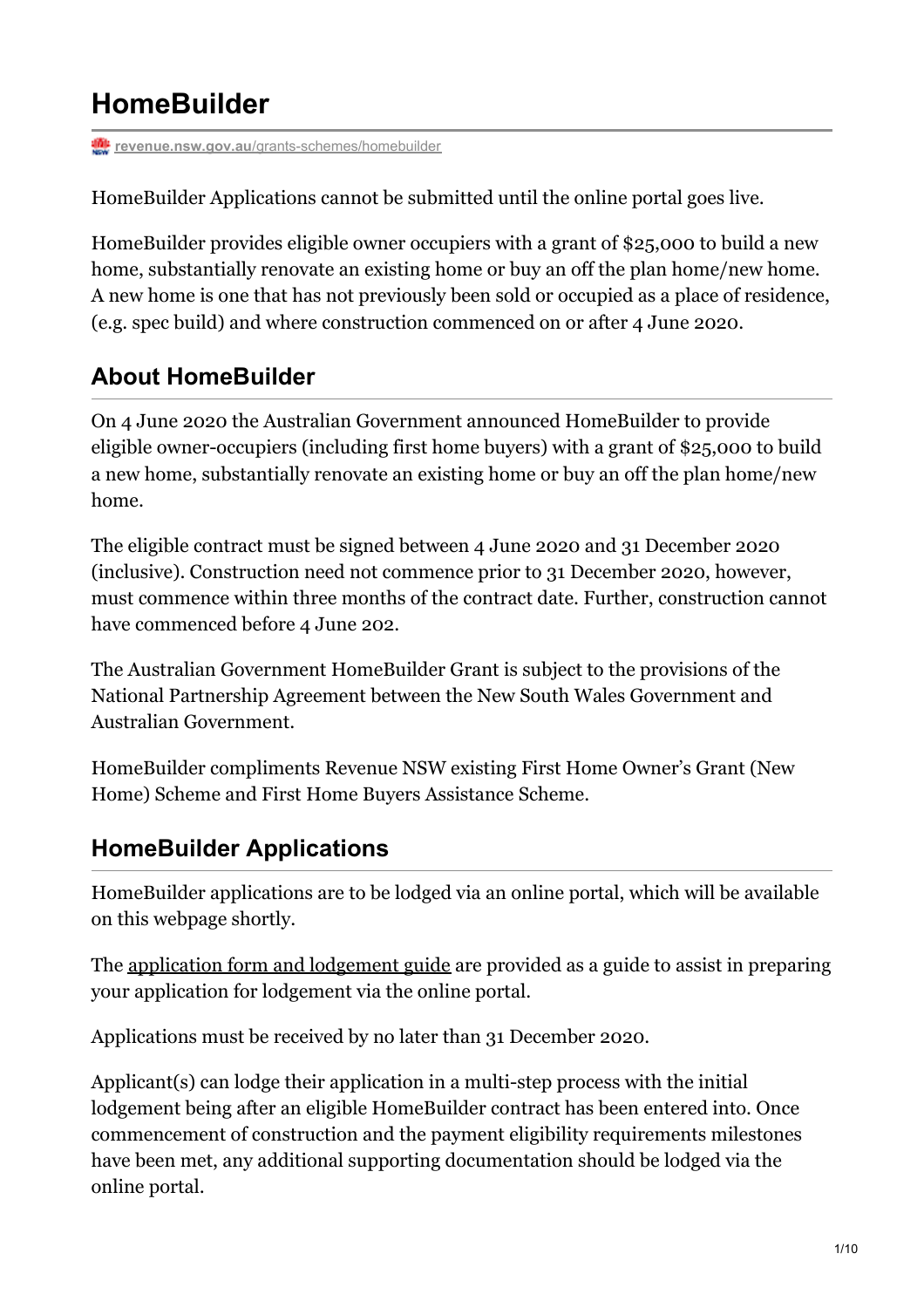### **Eligible applicants**

HomeBuilder is available to individual applicants and couples who are or will be registered as the owner on the certificate of title. Each applicant must be:

- a natural person (not a company or trust)
- aged 18 years or older at the date of the contract
- an Australian citizen.at the date of application.

You must:

- own the land at the time a contract is entered into to build, buy or substantially renovate your home, or
- become the owner of the land on completion of the off the plan contract to build or buy the new home.

Applicant(s) must be below one of the following two income caps

- \$125,000 per annum for an individual based on either your 2018-19 or 2019-20 taxable income, as shown on your notice of assessment issued by the Australian Taxation Office or
- \$200,000 per annum for a couple based on either your combined 2018-19 or 2019-20 taxable income, as shown on your notices of assessment issued by the Australian Taxation Office.

A couple is considered as two people that are legally married, in a registered domestic relationship, or living as a couple on a genuine domestic basis, excluding people related to each other, for example, siblings.

Each applicant must not have previously received the HomeBuilder Grant for any property owned individually or jointly with another person in any Australian State or Territory.

Each applicant must live in the home as their principal place of residence for a continuous period of at least six months on completion of construction, renovation or settlement.

Investment properties are excluded from HomeBuilder.

### **Eligible homes**

The home must be:

- located in New South Wales
- fixed to your land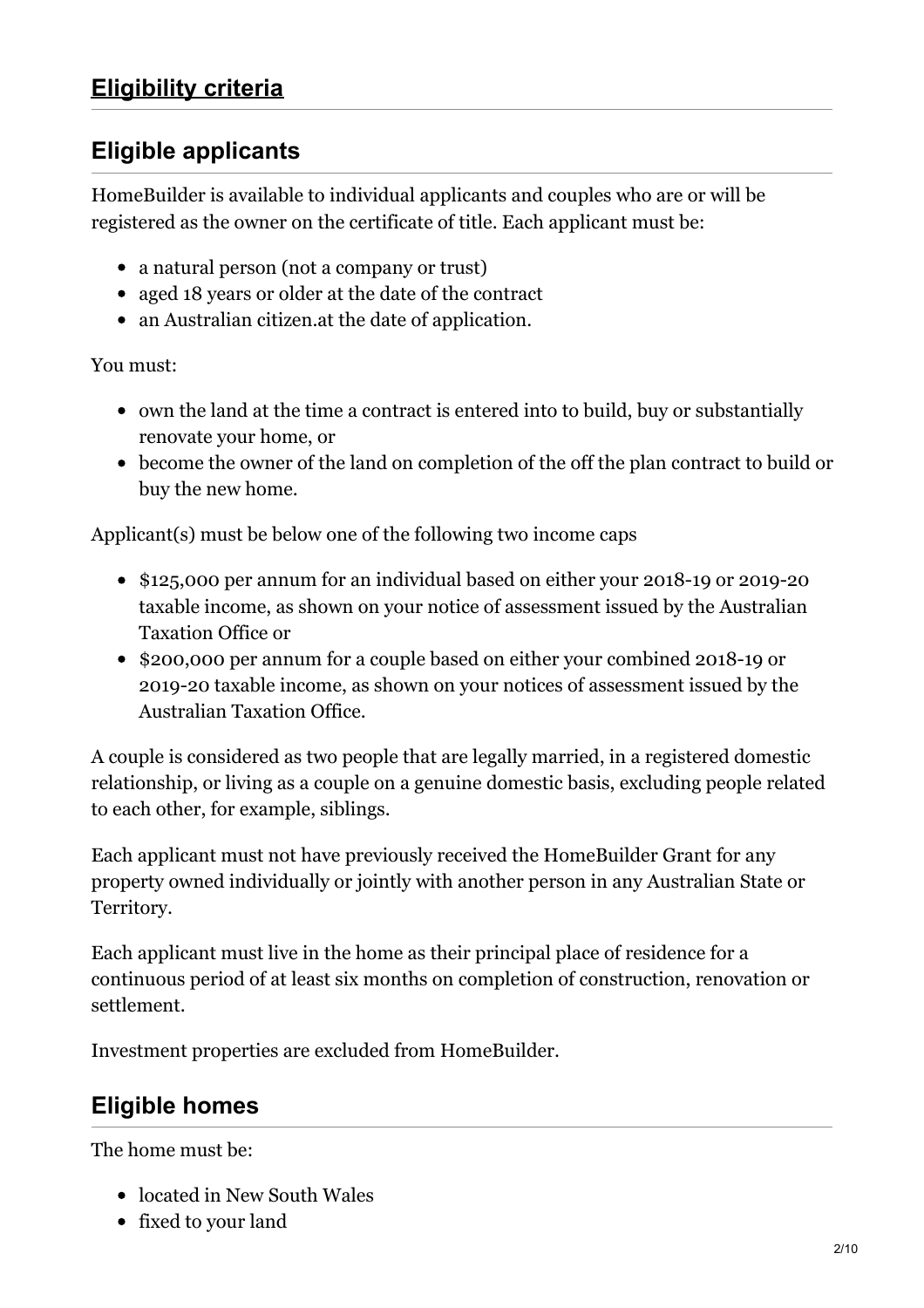- suitable as a place of residence, and
- owned by you (both dwelling and land).

### **Eligible contracts**

HomeBuilder is available for one of the following contracts signed between 4 June 2020 and 31 December 2020 (inclusive):

- *a comprehensive home building contract to build a new home* as your principal place of residence where the property value (house and land) does not exceed \$750,000 (inclusive of GST),
- *a contract with a registered builder to substantially renovate* your principal place of residence where the renovation contract is between \$150,000 and \$750,000 (inclusive of GST), and where the value of your existing house and land does not exceed \$1.5 million. If you own a property (house and land) and demolish the house to rebuild, or your home was destroyed during the 2019/20 NSW bushfires, these will be treated as a substantial renovation, subject to the same values,
- *a contract to purchase an of the plan home/new home* as your principal place of residence where the contract price does not exceed \$750,000 (inclusive of GST) and construction had not commenced prior to 4 June 2020.

In all cases, construction cannot have commenced before 4 June 2020.

Construction must be undertaken by a registered or licenced building service `contractor' who is named as a builder on the building licence or permit.

Owner-builders are not eligible for HomeBuilder. An owner-builder means the person who is the registered or licenced builder and who takes legal responsibility for domestic building work carried out on their own land/property. Owner-builders therefore do not enter into an eligible HomeBuilder contract.

For off the plan home/new home contracts, construction can have commenced prior to the date of the sales contract, but not before 4 June 2020. You must also be registered on the certificate of title as the owner of the property by no later than 31 October 2022.

In negotiating the contract, the parties must deal with each other at arm's length. This means the contract must be made by two parties freely and independently of each other and without some special relationship, such as being a relative. The terms of the contract should be commercially reasonable, and the contract price should not be inflated or deflated compared to the fair market price.

If you have entered into a contract on or after 4 June 2020 that replaces a contract made prior to 4 June 2020 to build the same or substantially similar home, you may not be eligible to receive the HomeBuilder Grant.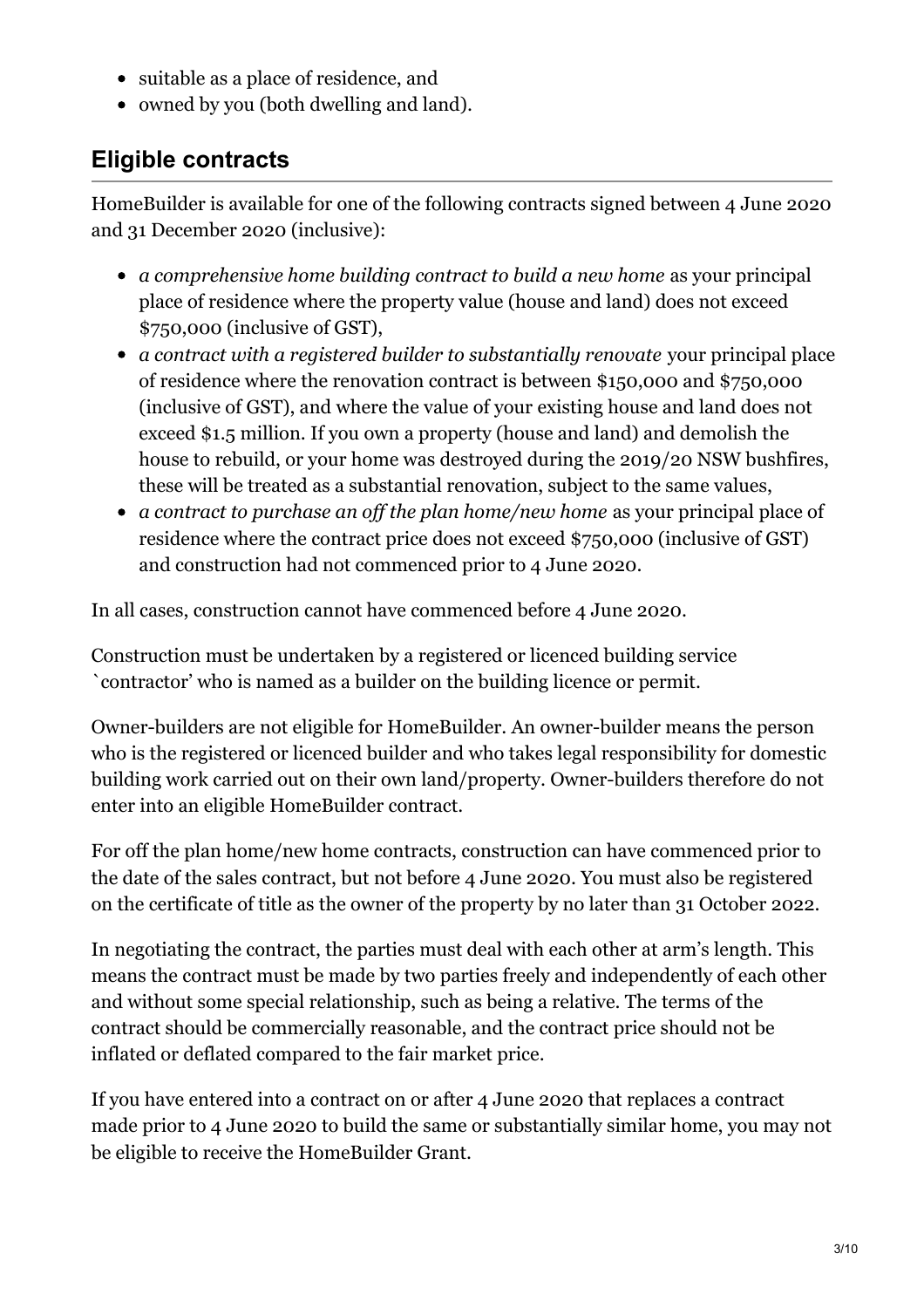Construction must commence within 3 months of the contract date. Where commencement is delayed due to unforeseen factors outside the control of the parties to the contract, a maximum extension of an additional 3 months may be provided.

When construction is considered to have commenced will depend on the type of contract that you enter into. Commencement of construction means:

| For new builds            | commencement excavation and site preparation works                                        |
|---------------------------|-------------------------------------------------------------------------------------------|
|                           | <b>For a substantial renovation</b> when the works under the renovation contract commence |
| For an off-the-plan build | commencement excavation and site preparation works                                        |

Where commencement is delayed due to unforeseen factors outside the control of the parties to the contract the applicant(s) can request a maximum extension of up to an additional 3 months by lodging a statement with supporting evidence for the Chief Commissioner to consider.

On application, the Chief Commissioner may consider exercising discretion in situations such as but not limited to the following:

- delays in obtaining council approvals;
- difficulties in obtaining construction materials and/or sub-contractors;
- inclement weather, where the disruption is substantial;
- health problems relating to, or the death of, a person critical to the commencement of the project;
- prolonged industrial disputes;
- natural disasters.

The Chief Commissioner is unlikely to exercise discretion in situations such as, but not limited to, the following;

- where an applicant does not undertake appropriate due diligence when entering into a contract, or makes deliberate and informed choices which make them ineligible without the exercise of the Chief Commissioner's discretion;
- where delay results from the builder contracting to undertake more work than they could be reasonably expected to complete in the relevant timeframe; or
- where construction is delayed because the land developer has set pre-development sales targets and insufficient blocks have been pre-sold in a subdivision.

### **Eligible substantial renovations**

Substantial renovation can be either:

- substantially altering the existing dwelling, or
- demolishing your home and building a new home on the land.

To be considered substantial: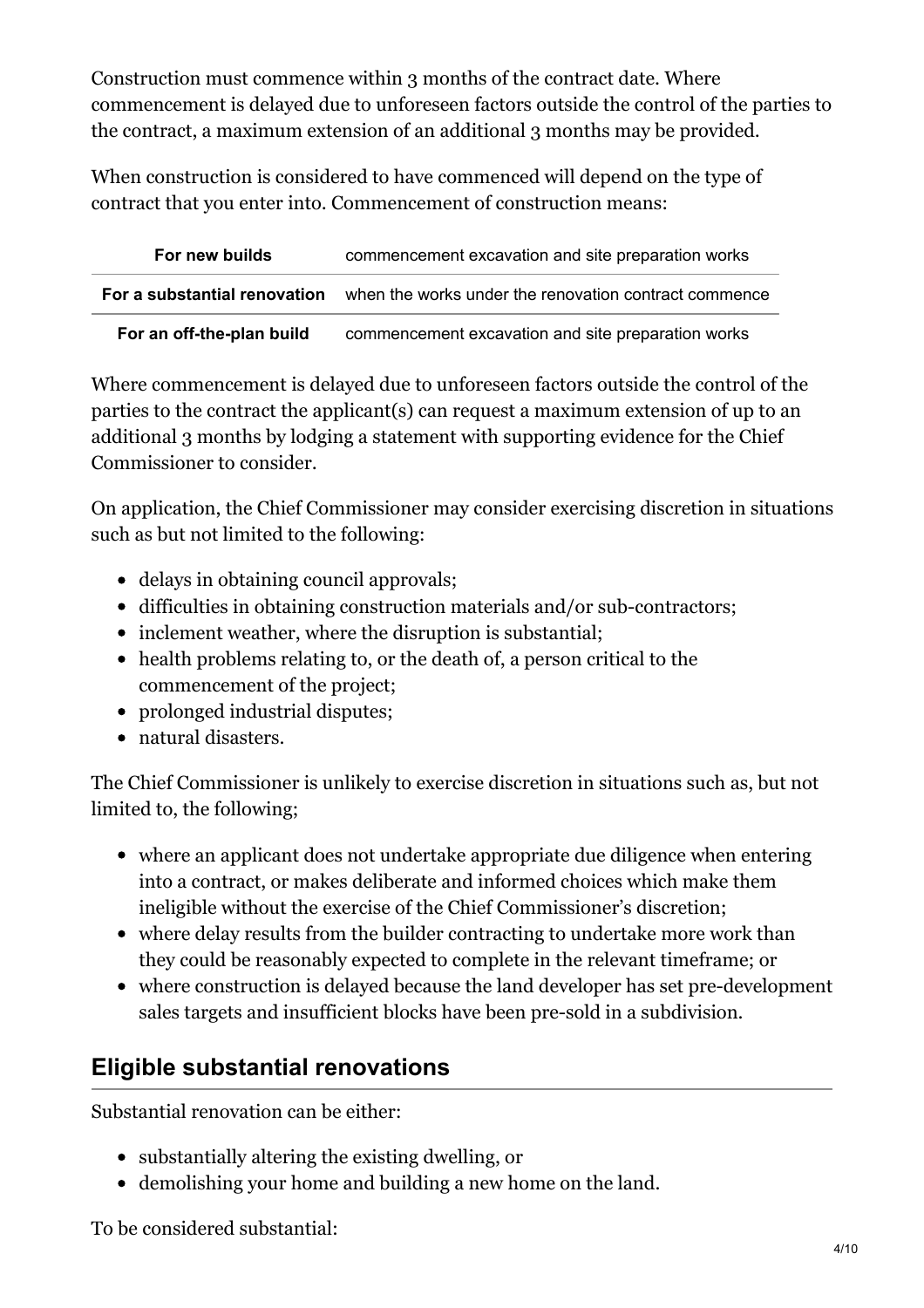- the renovation does not need to involve the removal or replacement of foundations, external walls, interior supporting walls, floors, roof or staircases).
- However, it should improve the accessibility, safety or liveability of the property,

Given these requirements, a substantial renovation does **not** generally include:

- stand-alone granny flats, swimming pools, tennis courts, and structures not connected to the building such as outdoor spas, saunas, sheds or stand-alone garages; or
- renovations that are primarily cosmetic in purpose such as landscaping, painting or recarpeting.

### **Bushfire affected properties**

If your home was destroyed in the 2019/20 NSW Bushfires, and you are rebuilding on your existing land, your application will be considered as a Substantial Renovation.

The 2019/20 NSW Bushfires are defined as:

- North Coast bushfires from 18 July 2019 onwards in a region as listed as a Natural Disaster Declaration by the Office of Emergency [Management](https://www.emergency.nsw.gov.au/Pages/publications/natural-disaster-declarations/2019-2020.aspx)
- NSW bushfires from 31 August 2019 onwards in a region as listed as a Natural Disaster Declaration by the Office of Emergency [Management](https://www.emergency.nsw.gov.au/Pages/publications/natural-disaster-declarations/2019-2020.aspx)

# **[HomeBuilder](https://www.revenue.nsw.gov.au/grants-schemes/homebuilder#accordion__target-878157-1) payment**

HomeBuilder will be paid once Revenue NSW is satisfied that you meet all the eligibility criteria. The timing of the payment of the Grant will depend on whether your application relates to:

- *A new build* the Grant will be paid after foundations have been laid and the first progress payment has been made to the builder
- *A substantial renovation* the Grant will be paid after construction has commenced and evidence is submitted showing payments of at least \$150,000 of the contract price have been made to the builder
- *An of the plan home/new home contract* the Grant will be paid after evidence is submitted showing that the property has been registered in your name on the certificate of title. You must be registered on the certificate of title as the owner of the property by no later than 31 October 2022.

Homebuilder will be paid into your nominated account when all eligibility criteria have been met and all supporting documentation provided. This account must be an Australian cheque or savings account.

### **Residency [requirement](https://www.revenue.nsw.gov.au/grants-schemes/homebuilder#accordion__target-878162-1)**

To qualify for HomeBuilder, each applicant must: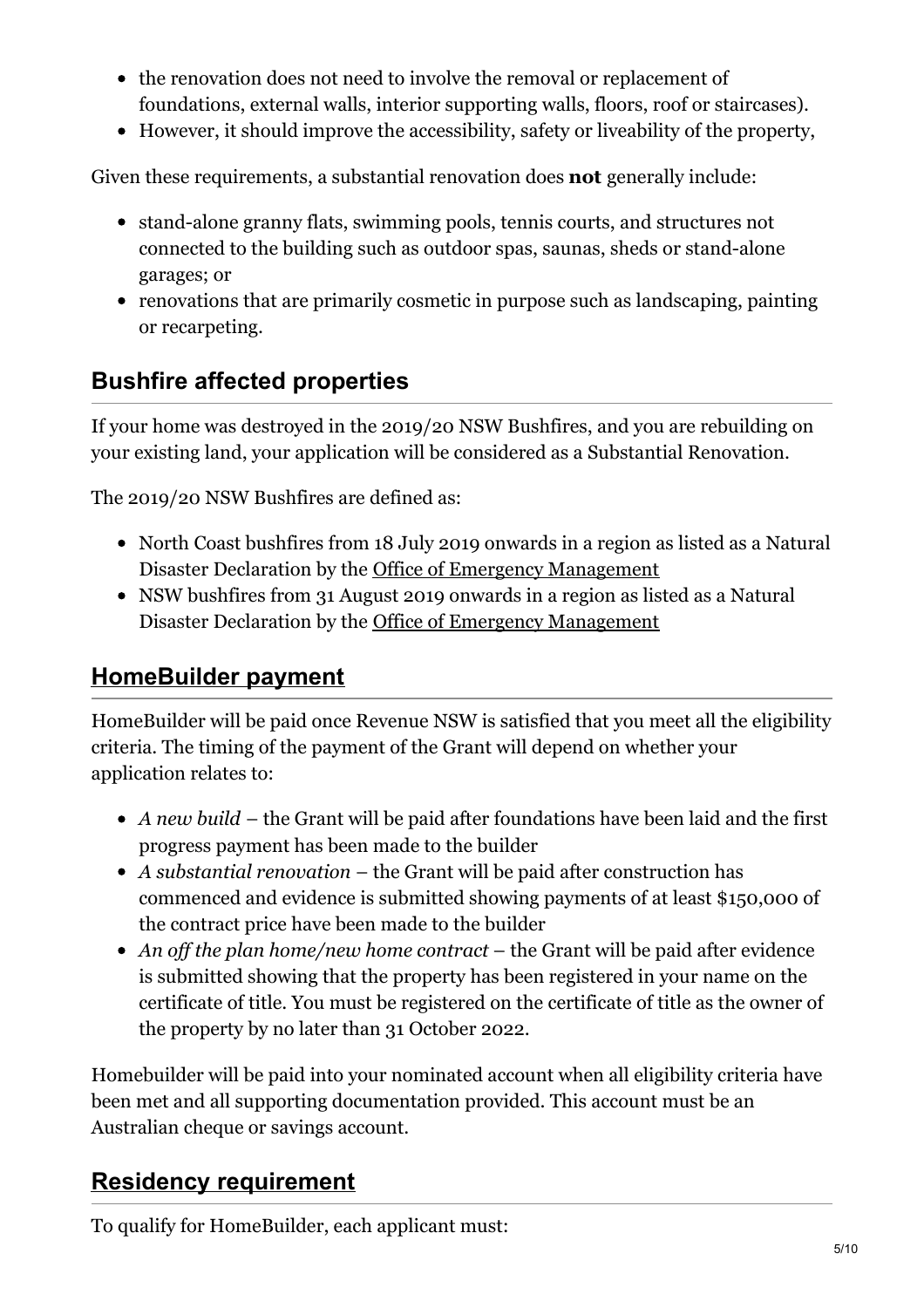- retain ownership of the property and occupy it as your principal place of residence for a continuous period of at least six (6) months; and
- commence the above period of occupation immediately on completion of construction, renovation or settlement.

A principal place of residence is considered to be the home you primarily reside in.

Where an applicant was a member of the permanent forces of the Australian Defence Force and the applicant was enrolled on the NSW electoral roll at the date of the eligible HomeBuilder contract, then the applicant is exempt from the residence requirement.

To receive the exemption, you must provide a document issued by the Australian Defence Force clearly showing your name and that you are a member of the permanent forces at the date of the eligible HomeBuilder contract.

An exemption will not be granted if the document is not provided.

### **What should you do if you cannot meet the above residency requirements?**

You must notify Revenue NSW and repay the HomeBuilder Grant within 14 days of the date you become aware you cannot meet the residency requirement.

Revenue NSW may require that applicants provide information to verify that they have met the residence requirement. Applicants should keep appropriate records that can demonstrate to Revenue NSW that the grant address was used as the principal place of residence.

If you have difficulties in meeting the residency requirement, please contact Revenue NSW to discuss your situation.

### **Supporting documentation**

| <b>Dwelling</b><br>category | <b>Eligibility</b><br>condition(s) for<br><b>HomeBuilder</b>                       | <b>Supporting Documentation</b>                                                                                                                                                                                                                                                                                       |
|-----------------------------|------------------------------------------------------------------------------------|-----------------------------------------------------------------------------------------------------------------------------------------------------------------------------------------------------------------------------------------------------------------------------------------------------------------------|
| All                         | • Australian<br>Citizen<br>• 18 years or<br>older<br>$\bullet$ A natural<br>person | • A copy of your birth certificate or current Australian passport,<br>or Australian citizenship certificate.<br>• Evidence of a change of name (e.g. change of name<br>certificate, statutory declaration) is required if the name on any<br>of the documents presented is different to the name of the<br>applicant, |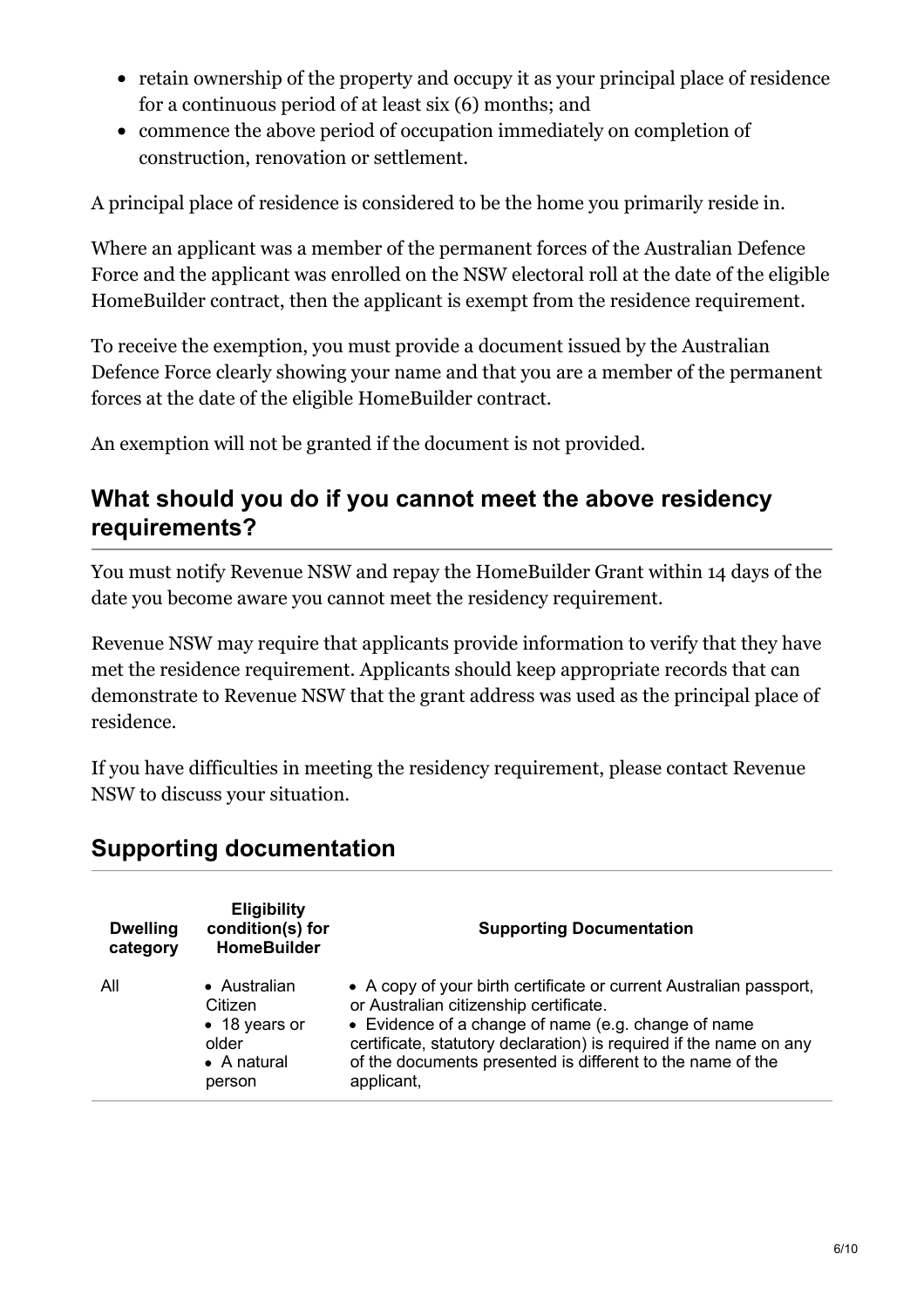| <b>Dwelling</b><br>category    | <b>Eligibility</b><br>condition(s) for<br><b>HomeBuilder</b>                                                                                                                   | <b>Supporting Documentation</b>                                                                                                                                                                                                                                                                                                                                                                                                                                                                                                                                                                                                                                                                                                                                                                                                                                                                                                                                                                                 |
|--------------------------------|--------------------------------------------------------------------------------------------------------------------------------------------------------------------------------|-----------------------------------------------------------------------------------------------------------------------------------------------------------------------------------------------------------------------------------------------------------------------------------------------------------------------------------------------------------------------------------------------------------------------------------------------------------------------------------------------------------------------------------------------------------------------------------------------------------------------------------------------------------------------------------------------------------------------------------------------------------------------------------------------------------------------------------------------------------------------------------------------------------------------------------------------------------------------------------------------------------------|
| All                            | Income caps<br>met:<br>• Below<br>\$125,000 for<br>individual, or<br>• Below<br>\$200,000 for a<br>couple                                                                      | • Copy of either the 2018-19 or 2019-20 Notice of Assessment<br>issued by the Australian Taxation Office for each applicant, or<br>evidence of nil tax return or non-lodgement advice if not<br>required to lodge a tax return. You should remove or block out<br>your Tax File Number (TFN)                                                                                                                                                                                                                                                                                                                                                                                                                                                                                                                                                                                                                                                                                                                    |
| New build                      | Property value<br>(house and land)<br>does not exceed<br>\$750 000.                                                                                                            | • Copy of the Certificate of title for the property<br>• Copy of the comprehensive home building contract signed<br>between 4 June 2020 and 31 December 2020.<br>• Copy of the front and execution pages of the contract for sale<br>of land if less than 12 months from date of your application. If<br>more than 12 months a copy of valuation undertaken by a bank<br>or licenced independent valuer.<br>• Evidence showing that foundations have been laid and copies<br>of both invoice/s & receipt/s showing that first progress payment<br>has been made to the builder under the contract<br>• Copy of both invoice/s & receipt/s showing that first progress<br>payment has been made to the builder under the contract<br>• Evidence of construction commencement (copy of the notice<br>of commencement as required under the Environmental<br>Planning & Assessment Act)<br>• If applicable, a statement confirming reasons for the delays in<br>construction commencement with supporting evidence |
| Substantial<br>renovations     | • Building<br>contract value is<br>between<br>\$150, 000 and<br>\$750, 000; and<br>• Property value<br>(house and land)<br>pre-renovation<br>does not exceed<br>\$1.5 million. | • Copy of the Certificate of title for the property<br>• Copy of the building contract for substantial renovations<br>signed between<br>4 June 2020 and 31 December 2020<br>• Copy of valuation from bank or licenced independent valuer<br>to show the value of the property (house and land) within the<br>three months before commencement of renovation;<br>• Evidence of construction commencement, including first<br>invoice issued for work carried out under the renovation<br>contract and receipt/s to show that \$150,000 has been paid to<br>the builder<br>• If applicable, a statement confirming reasons for the delays in<br>construction commencement with supporting evidence.                                                                                                                                                                                                                                                                                                               |
| Off the plan<br>/ new<br>homes | Property value<br>does not exceed<br>\$750,000                                                                                                                                 | • Copy of the Certificate of title for the property<br>• Copy of the front & execution pages of the sales contract for<br>the purchase of an off the plan home/new home signed between<br>4 June 2020 and 31 December 2020<br>• Evidence of construction commencement (copy of the notice<br>of commencement as required under the Environmental<br>Planning & Assessment Act)<br>• If applicable, a statement confirming reasons for the delays in<br>construction commencement with supporting evidence                                                                                                                                                                                                                                                                                                                                                                                                                                                                                                       |

# **[Application](https://www.revenue.nsw.gov.au/grants-schemes/homebuilder#accordion__target-878166-1) outcome**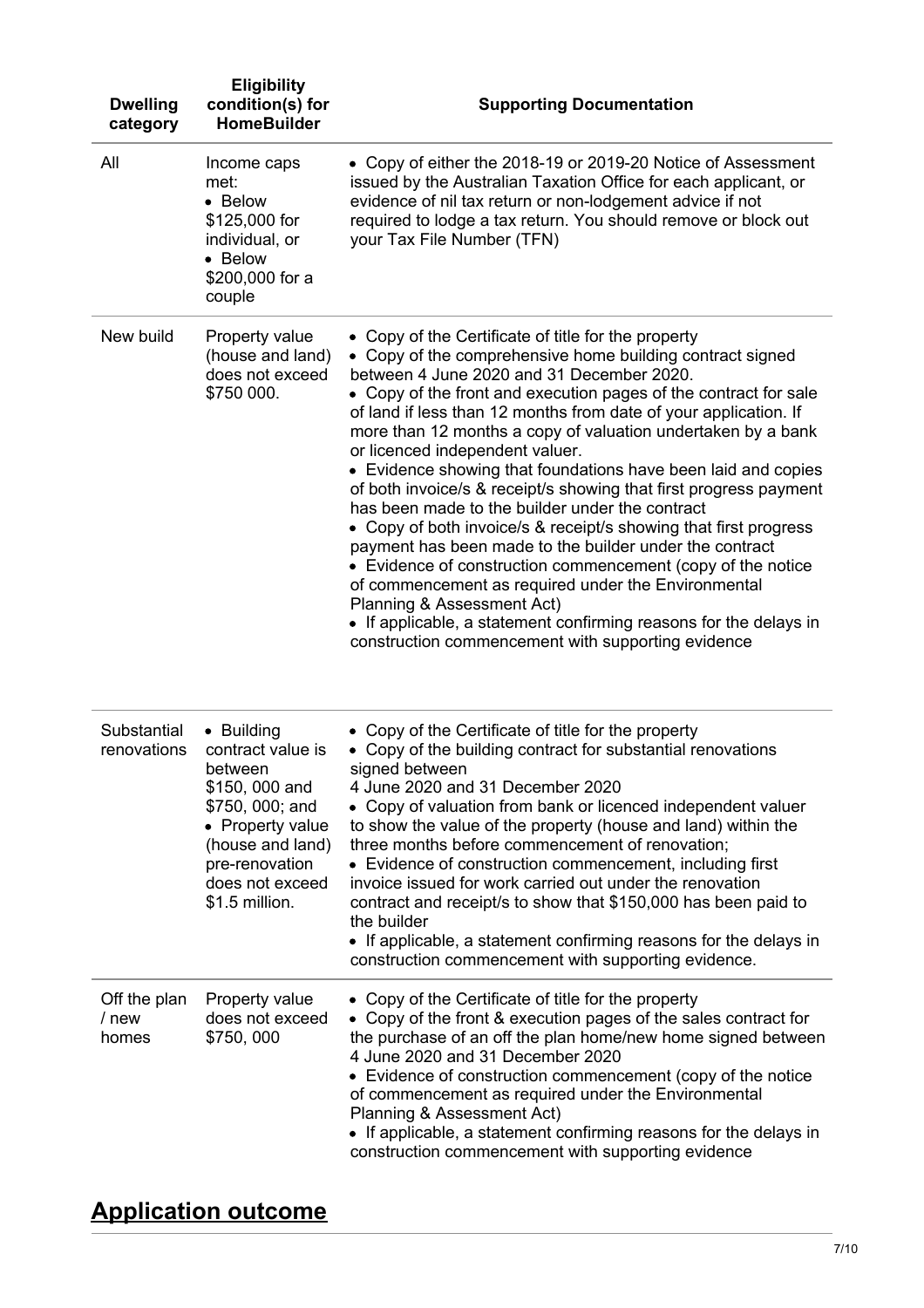Revenue NSW will write to applicants advising whether their application has been approved or declined, generally within 15 working days of a complete application being received.

### **What can I do if my application is not approved?**

You may lodge an objection if your HomeBuilder Grant application is declined and you do not agree with the Chief Commissioner's decision.

Objections must be lodged within 60 days of the date of the letter advising you of the decision and must include the reasons why you believe the decision is incorrect.

Objections cannot be made on the grounds of perceived fairness but should focus on the facts as to why you consider the decision is wrong, having regard to the HomeBuilder eligibility criteria. Objections should be emailed to [objection@revenue.nsw.gov.au](mailto:objection@revenue.nsw.gov.au)

### **More information**

The Australian Government has provided an information about [HomeBuilder](https://treasury.gov.au/coronavirus/homebuilder).

You can contact our HomeBuilder team:

- Email: [Home.builder@revenue.nsw.gov.au](mailto:Home.builder@revenue.nsw.gov.au)
- Phone: 1300 130 624 (8:30am to 5pm, Monday to Friday)

### **HomeBuilder Compliance**

Revenue NSW audits all HomeBuilder applications for compliance with the eligibility and residency criteria. Should Revenue NSW contact you during an audit, it is a condition of receiving HomeBuilder that you must provide all information requested.

You must advise Revenue NSW within 14 days if you cease to use the property as your principal place of residence within 6 months of completion of construction or settlement.

You may be required to repay HomeBuilder if:

- you do not provide all the information requested by Revenue NSW during an investigation;
- you provide false or misleading information to Revenue NSW; or
- Revenue NSW finds you should not have received the HomeBuilder or you did not meet the principal place of residence requirement.

### **[Definitions](https://www.revenue.nsw.gov.au/grants-schemes/homebuilder#accordion__target-878170-1)**

### **Applicant(s)**

Each person whose name is or will be on the certificate of title must be an applicant for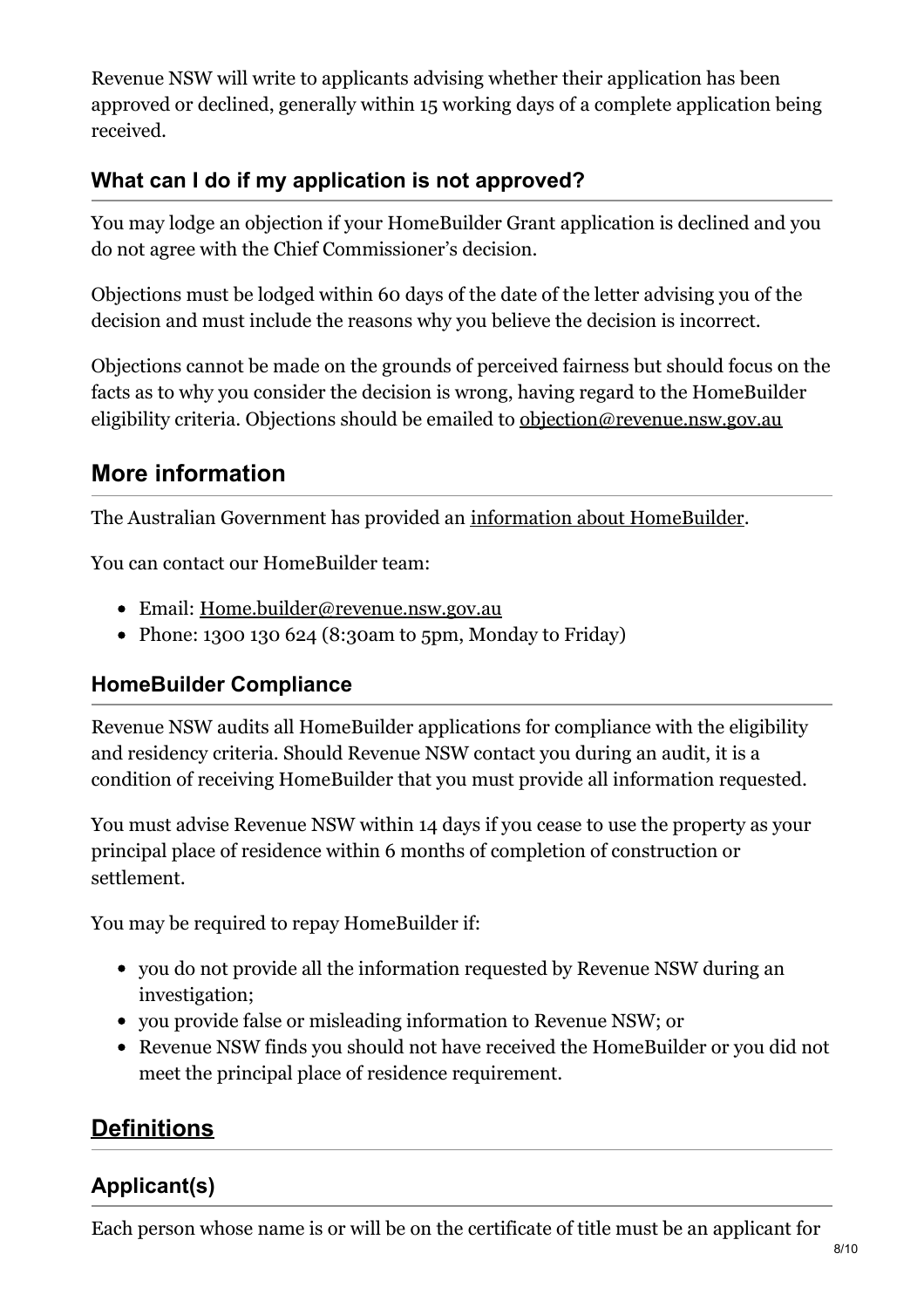the grant.

The HomeBuilder Grant is only available to individual applicants and couples. If you are the only person listed on the certificate of title as the owner of the property, you must apply as an individual applicant. If there is more than one person listed on the certificate of title, they must apply jointly as a couple, provided they meet the definition of a couple in the relevant State or Territory.

### **Arm's length**

This means the contract must be made by two parties acting freely and independently of each other, and without offering favour as a result of some special relationship, such as being related to one another. The terms of the contract should be commercially reasonable, and the contract price should not be inflated compared to the fair market price.

### **Australian citizen**

All applicant(s) must be Australian citizens.

### **Commencement of construction**

In relation to a new home, commencement of construction will be commencement excavation and site preparation works

In relation to a substantial renovation, commencement of construction is when works under the renovation contract commence.

In relation to an off the plan purchase, commencement of construction will be commencement excavation and site preparation works

### **Couple**

Two people that are legally married, in a registered domestic relationship, or living as a couple on a genuine domestic basis, excluding people related to each other, ie siblings.

### **Contract to build**

A comprehensive building contract where a builder agrees to build a home, from commencement to completion of construction so that it is ready for occupation

### **Income cap**

\$125,000 per annum for an individual or \$200,000 per annum for a couple based on either the 2018-19 or 2019-20 taxable income

### **New home**